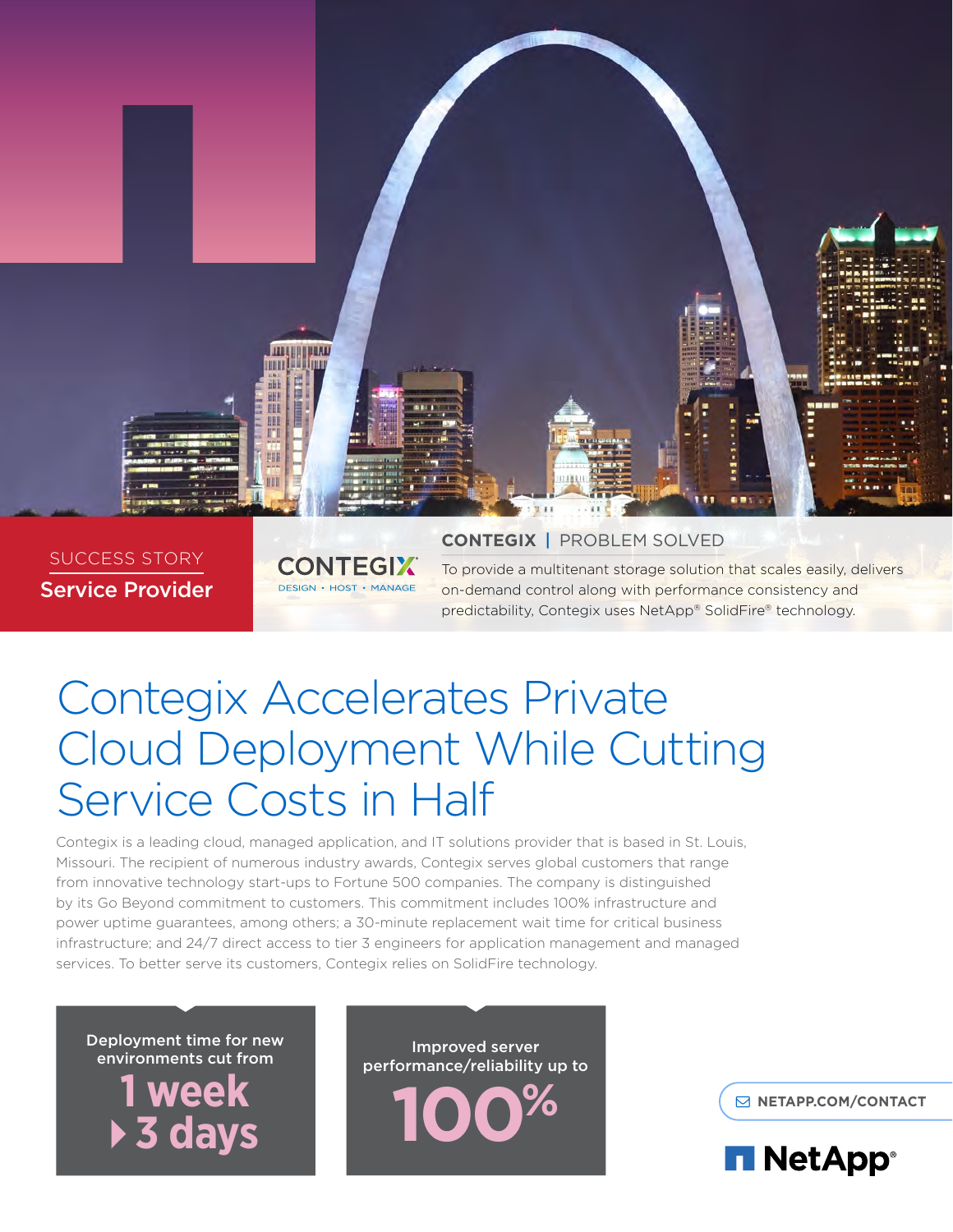"A true managed service provider should be able to answer a simple question: Am I giving more time and energy back to my clients so they can focus on their business rather than their IT?" said Craig McElroy, CTO and cofounder of Contegix. "We're changing the world of hosting through continual improvement, and SolidFire is a key enabler of that."

## **AVOIDING COSTLY OVERPROVISIONING OF TRADITIONAL STORAGE ARCHITECTURES**

Many Contegix customers leverage the company's data centers to deploy private cloud environments on VMware or OpenStack platforms. Inherent in Contegix's performance guarantees is a pledge to avoid "noisy neighbor" interference from infrastructure cotenants. With many of the existing iSCSI-based storage architectures, this effort requires massive and costly overprovisioning of capacity to cover cotenant demand bursts, McElroy noted. In addition, storage upgrades require significant capital and labor expenses, as well as scheduled downtime.

Contegix needed a multitenant storage solution that could easily scale to deliver on-demand control over both performance and capacity, to guarantee predictable and consistent performance to multitenant environments, and to avoid

costly overprovisioning. That solution is NetApp SolidFire.

## **WHAT IT MEANS TO CONTEGIX CUSTOMERS**

Contegix runs state-of-the-art, N+1 data centers in St. Louis and Kansas City, Missouri; in Reading and Bethlehem, Pennsylvania; in Dallas, Texas; and in Amsterdam. The data centers offer IPv6 and HIPAA- and PCI-compliant solutions, along with connectivity through multiple 10Gbps providers.

"With unprecedented data growth caused by industry trends like the Internet of Things, our customers' demand for cloud storage continues to rise. Storage technology based on spinning disk as well as many flash-based arrays are simply inadequate for the workloads and scalability requirements of the future," said Don West, manager of business development at Contegix. "With NetApp SolidFire as the cornerstone of Contegix's scalable SSD offering, we can provide our customers with an infrastructure ready to address future demands, while enabling us to monetize storage for our own business advantage."

With NetApp SolidFire scale-out all-flash storage and volume-level quality-of-service (QoS) controls, Contegix can guarantee performance to thousands of workloads from a single infrastructure and can adjust resources dynamically.

"The true beauty of NetApp SolidFire is that, for the first time, we can keep adding nodes without having to buy a massive array."

Craig McElroy CTO and Cofounder, Contegix

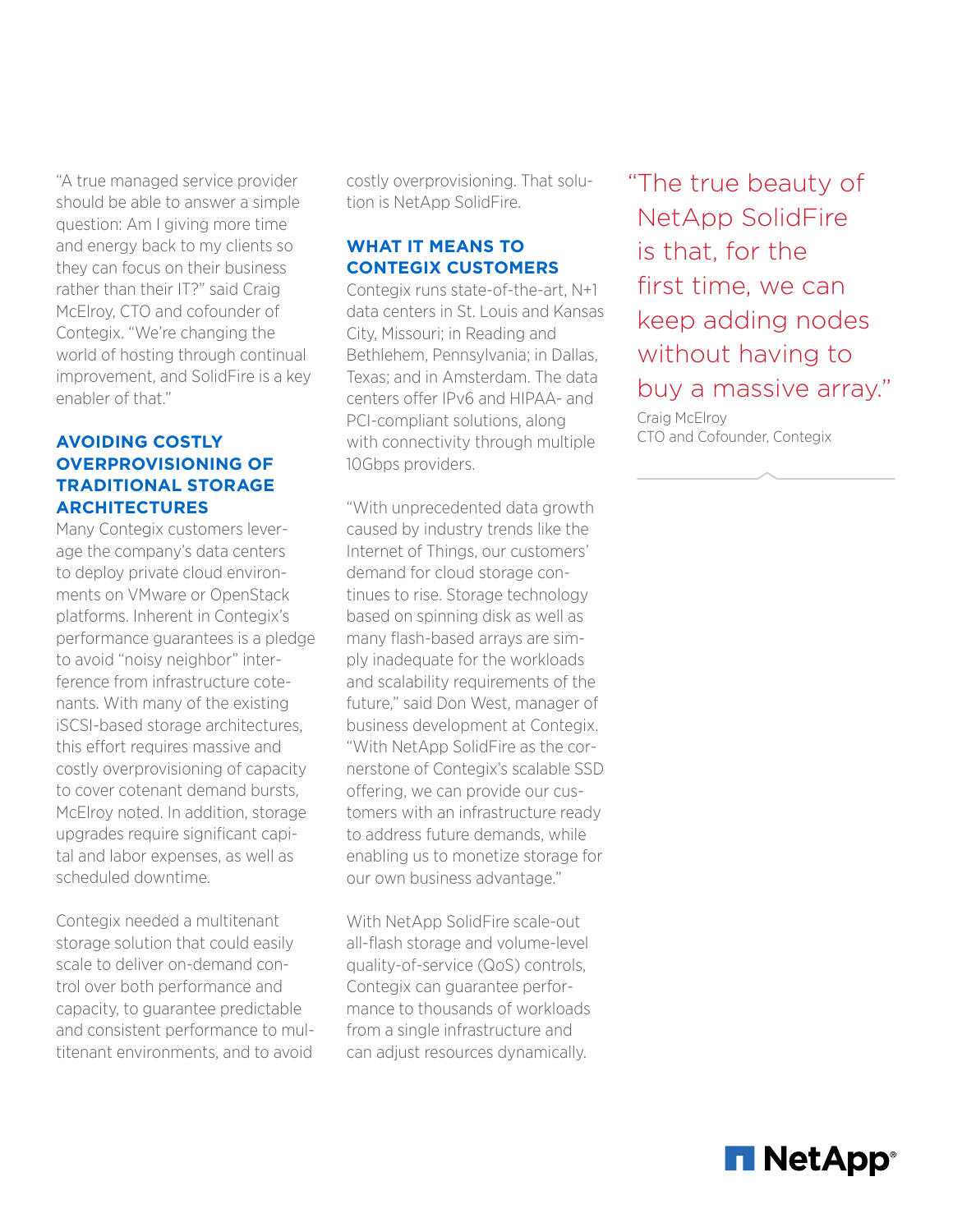What's more, Contegix can linearly scale storage without up-front capital expenditures in anticipation of future customer needs. SolidFire scale-out storage expands storage clusters through the addition of nodes—without the need for controller upgrades, data migration, or downtime.

"The true beauty of NetApp SolidFire is that, for the first time, we can keep adding nodes without having to buy a massive array," McElroy said. "I can scale my clients as much as they need while also guaranteeing IOPS to eliminate noisy neighbors."

## **CUSTOMER USE CASE: RIGHT-SIZING RX OUTREACH**

Rx Outreach, a nonprofit mail-order pharmacy that provides

medications at a lower cost to income-eligible patients across the United States, uses Contegix's private cloud infrastructure to meet the performance needs of its business-critical applications. These applications include an orderprocessing system that is supported by a back-end database that requires fast and reliable performance. Rx Outreach lacked the budget to deploy a standalone SAN appliance—which would have been Contegix's traditional approach and its chief need was for performance, not bulk capacity.

By providing SolidFire storage on its multitenant platform, Contegix guarantees IOPS for every application on the system. Contegix was also able to right-size the environment so that the pharmacy didn't have to purchase unnecessary

capacity up front, reducing Rx Outreach's monthly service costs by half. In addition, Rx Outreach moved away from standalone servers to a VMware-based private cloud, enabling Contegix to manage services to provide high availability, to accelerate software deployment, and to ease application upgrades.

"Many companies overpay for capacity they will never use on a traditional SAN, while still not getting the performance they need," West said. "SolidFire storage was the cornerstone for enabling Rx Outreach to move to a flexible and affordable private cloud environment with predictable performance. And once we did that, it opened up all kinds of ways we could give them more value. For example, by keeping their storage infrastructure

# CONTEGIX REALIZES THESE BUSINESS BENEFITS WITH NETAPP



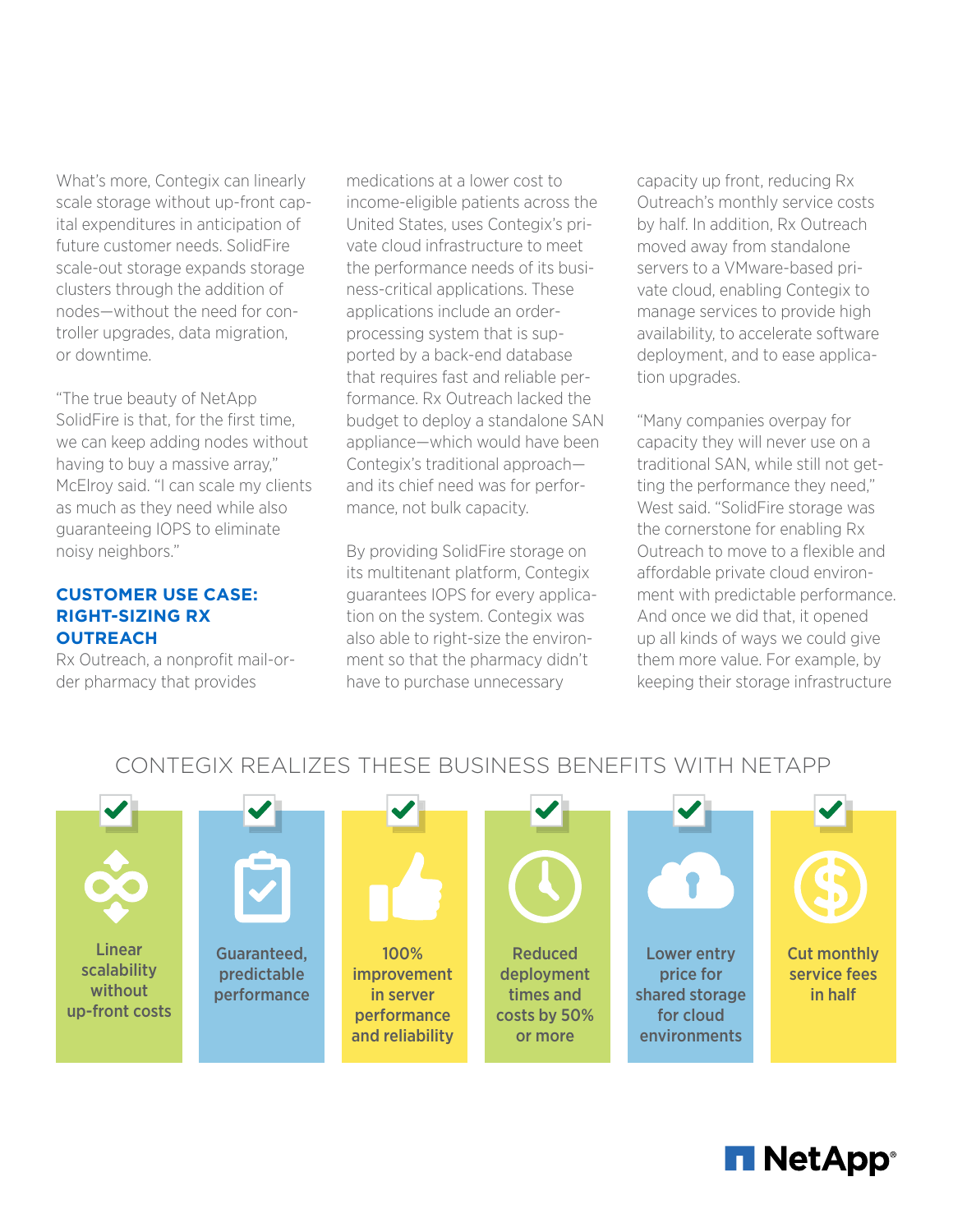"With NetApp SolidFire, we can provide our customers with an infrastructure ready to address future demands, while enabling us to monetize storage for our own business advantage."

Don West Manager of Business Development, Contegix

budget in check, Rx Outreach was able to reallocate those dollars to leverage more of our managed services. We are now able to provide full OS and application management, as well as our managed backup service. Before SolidFire, it had been a struggle to provide all of these services, from a budgetary perspective."

## **FAST PRIVATE CLOUD DEPLOYMENT AT HALF THE COST**

[By eliminating the need to devote](https://ctt.ec/CcFwU)  [a dedicated SAN appliance to](https://ctt.ec/CcFwU)  [each private cloud, Contegix can](https://ctt.ec/CcFwU)  [accelerate cloud deployment while](https://ctt.ec/CcFwU)  [cutting service costs for the cus](https://ctt.ec/CcFwU)[tomer by as much as half.](https://ctt.ec/CcFwU)  $\blacktriangleright$  For example, Contegix serves a subset of customers—ranging from small development shops to Fortune 500 companies—that use Atlassian enterprise software for software development.

"Deploying Atlassian instances with SolidFire as the back-end storage enables us to deploy new environments for customers within three days, compared with the five to seven we experienced with our previous system," West said.

NetApp itself uses Contegix as an Atlassian managed service provider. Other Contegix customers include several major universities that employ off-the-shelf collaborative applications and a large retailer that runs sophisticated predictive analytics. All these customers use SolidFire as their back-end storage solution. [Contegix has seen](https://ctt.ec/ifE44)  [server performance and reliability](https://ctt.ec/ifE44)  [improve by as much as 100% since](https://ctt.ec/ifE44)  [deploying SolidFire all-flash stor](https://ctt.ec/ifE44)[age.](https://ctt.ec/ifE44) Kather than having to force customers into inflexible solutions, Contegix leverages SolidFire controls to tune performance to specific requirements dynamically.

"We can use a simple toolbar to make adjustments in real time," West said. "It doesn't require us to pull devices offline and redeploy something with a new configuration."

## **CONTEGIX LEVERAGES SOLIDFIRE TO SHARPEN ITS COMPETITIVE EDGE**

Contegix uses SolidFire in private cloud environments where its customers require predictable high performance with starting capacities of between 250GB and 1TB. By offering dedicated storage at shared storage pricing, Contegix has drastically reduced the cost to the customer, allowing Contegix to gain and keep its competitive edge.

Contegix plans to expand its use of SolidFire as the performance tier in its public cloud environments—and to any infrastructure that needs to scale, including bare metal.

"Our customers understand and appreciate the granularity of both performance and capacity. They can grow their allocation as needs change, while adding IOPS for specific critical database workloads," said McElroy. To Contegix, this granularity means strong upsell possibilities and customer stickiness. The company's customer retention rate,